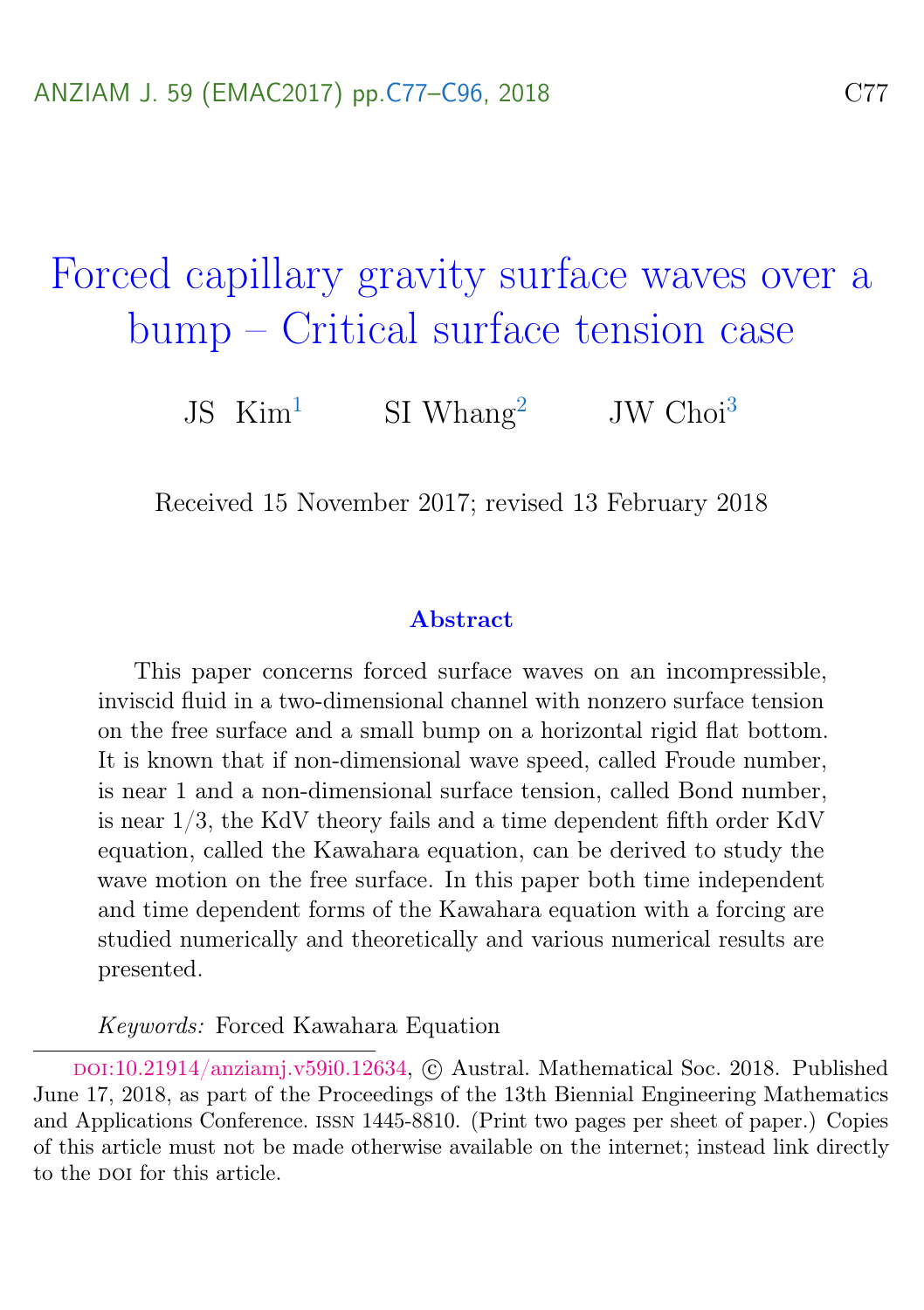#### <span id="page-1-2"></span>1 Introduction C78

### <span id="page-1-0"></span>1 Introduction

The capillary-gravity waves on a two-dimensional fluid flow of finite depth have been investigated since nineteenth century. We consider the fluid of constant density, which is incompressible, inviscid and bounded above by a free surface and below by a rigid bottom with a small bump. Let h and C be the depth of fluid at infinity and the speed of the flow far upstream, respectively. Let  $\rho$  be the density of the fluid and  $\mathsf T$  be the surface tension coefficient on the free surface. In this case, the wave on the free surface is determined by two non-dimensional constants: non-dimensional wave speed, determined by two non-dimensional constants. non-dimensional wave speed,<br>called Froude number  $F = C/\sqrt{gh}$ , and non-dimensional surface tension, called Bond number  $\tau = T/(\rho gh^2)$ , where g is the gravitational constant.

If F is not near 1, linear theory is applicable [\[14\]](#page-18-0). However, for F near 1, nonlinear theory must be developed. Nonlinear surface waves over a flat bottom (no bump) have been studied experimentally and theoretically. After non-dimensionalizing the problem, a Korteweg-de Vries (KdV) equation, was derived to approximate solutions of the exact equations when Froude number near 1 but Bond number is not near  $1/3$ . ( $[5, 7, 8, 11, 12, 17]$  $[5, 7, 8, 11, 12, 17]$  $[5, 7, 8, 11, 12, 17]$  $[5, 7, 8, 11, 12, 17]$  $[5, 7, 8, 11, 12, 17]$  $[5, 7, 8, 11, 12, 17]$  $[5, 7, 8, 11, 12, 17]$  $[5, 7, 8, 11, 12, 17]$  $[5, 7, 8, 11, 12, 17]$  $[5, 7, 8, 11, 12, 17]$  $[5, 7, 8, 11, 12, 17]$  and references therein). However, when shallow fluid is considered, the effect of surface tension should not be neglected. In particular, if  $\tau$  is near 1/3, the formal derivation of the KdV equation is not valid and if  $F = 1 + \lambda_1 \epsilon^2$  and  $\tau = (1/3) + \tau_1 \epsilon$  with  $\epsilon > 0$  a small parameter, then the following model equation, called the Kawahara equation, can be derived [\[10\]](#page-18-5)

$$
\eta_{t} + \lambda_{1}\eta_{x} - (3/2)\eta\eta_{x} + (\tau_{1}/2)\eta_{xxx} - (1/90)\eta_{xxxxx} = 0,
$$
  
\n
$$
x \in (-\infty, +\infty), \quad t > 0
$$
 (1)

If only steady waves are considered, [\(1\)](#page-1-0) becomes

<span id="page-1-1"></span>
$$
2\lambda_1 \eta - (3/2)\eta^2 + \tau_1 \eta_{xx} - (1/45)\eta_{xxxx} = 0, \quad x \in (-\infty, +\infty), \tag{2}
$$

where  $\eta \to 0$  as  $x \to -\infty$ . The solutions of [\(2\)](#page-1-1) have been extensively studied in [\[1,](#page-17-2) [2,](#page-17-3) [3,](#page-17-4) [4,](#page-17-5) [9,](#page-18-6) [13,](#page-18-7) [15\]](#page-18-8). According to the eigenvalues of the corresponding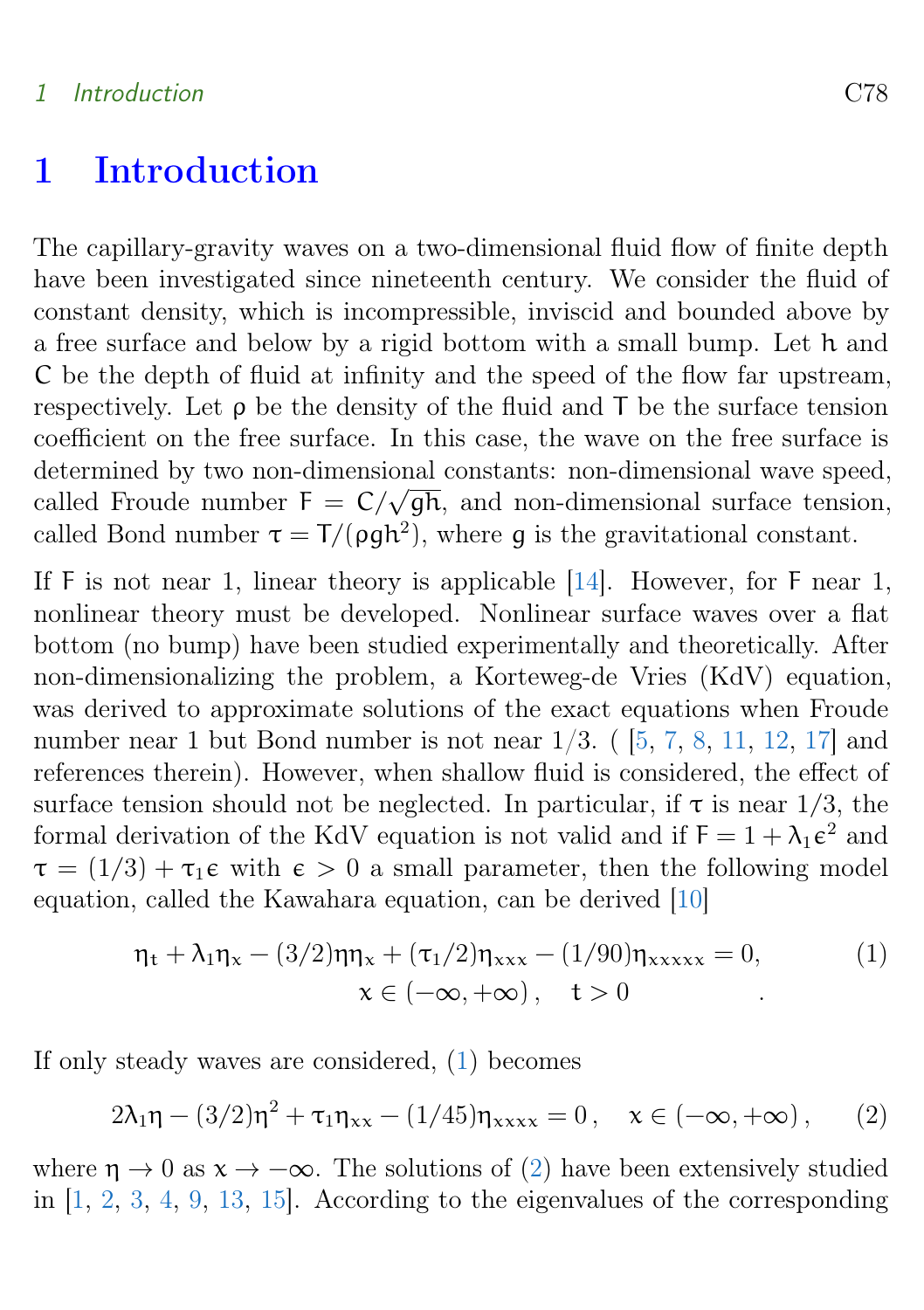#### <span id="page-2-1"></span>1 Introduction C79

linearised equation of [\(2\)](#page-1-1), for different  $\lambda_1$  and  $\tau_1$  the phase spaces of solutions of [\(2\)](#page-1-1) can be characterised [\[1,](#page-17-2) [2,](#page-17-3) [3,](#page-17-4) [4,](#page-17-5) [9,](#page-18-6) [13,](#page-18-7) [15\]](#page-18-8).

In this article, we consider steady and unsteady surface waves generated by a small bump placed on a flat bottom to study the effects of variations of bottom surface to the fluid motion in the case that the Froude number F is near 1 and the Bond number  $\tau$  near 1/3. We assume that  $b(x)$  is a non-dimensional function related to the bump. Then, by a similar derivation, [\(1\)](#page-1-0) becomes the forced Kawahara equation (F-Kawahara)

$$
\eta_t + \lambda_1 \eta_x - (3/2) \eta \eta_x + (\tau_1/2) \eta_{xxx} - (1/90) \eta_{xxxxx} = b_x/2,
$$
  
 
$$
x \in (-\infty, +\infty), \quad t > 0.
$$
 (3)

This paper first considers steady solutions of the F-Kawahara equation [\(3\)](#page-1-1) theoretically and numerically, i.e, the solutions of the following equation,

<span id="page-2-0"></span>
$$
2\lambda_1 \eta_x - 3\eta \eta_x + \tau_1 \eta_{xxx} - (1/45) \eta_{xxxxx} = b_x, \qquad x \in (-\infty, +\infty). \tag{4}
$$

Assume that the function  $b(x)$  is even in x with a semi-circular shape, and if  $\tau_1$  is fixed, then  $\lambda_1 < 0$  is the only parameter that varies. For each large value of  $\lambda_1 < 0$ , there exists one single-hump solution  $\eta_s$  of [\(4\)](#page-2-0), where the amplitude of  $\eta_s$  is small [\[6\]](#page-17-6). The solutions decay to zero exponentially at infinity. Equation  $(2)$  has many single or multi-hump solutions  $[4]$ , which makes one wonder whether there are solutions of [\(4\)](#page-2-0) near these solutions of  $(2)$ . A numerical shooting method is used to find the solutions of  $(4)$ numerically. If  $\tau_1$  is fixed, we show numerically that there are no solutions of [\(4\)](#page-2-0) for small  $\lambda_1 < 0$ . Moreover, there exists a cut-off value  $\lambda_0 < 0$  such that for  $\lambda_1 < \lambda_0$  there exist exactly two branches of symmetric single-hump solutions of [\(4\)](#page-2-0). As  $\lambda_1 < 0$  becomes large, one branch of solutions has small amplitude, which are  $\eta_s$  from the rigorous existence proof [\[6\]](#page-17-6), while another branch of solutions, denoted by  $\eta_{\ell}$ , has large amplitudes, which are near the single-hump solutions obtained in [\[4\]](#page-17-5). We also find numerically that there are many multi-hump solutions of [\(4\)](#page-2-0) for  $\lambda_1 < 0$  not small. The hydraulic fall solutions, which are zero ahead of the bump and period-free behind the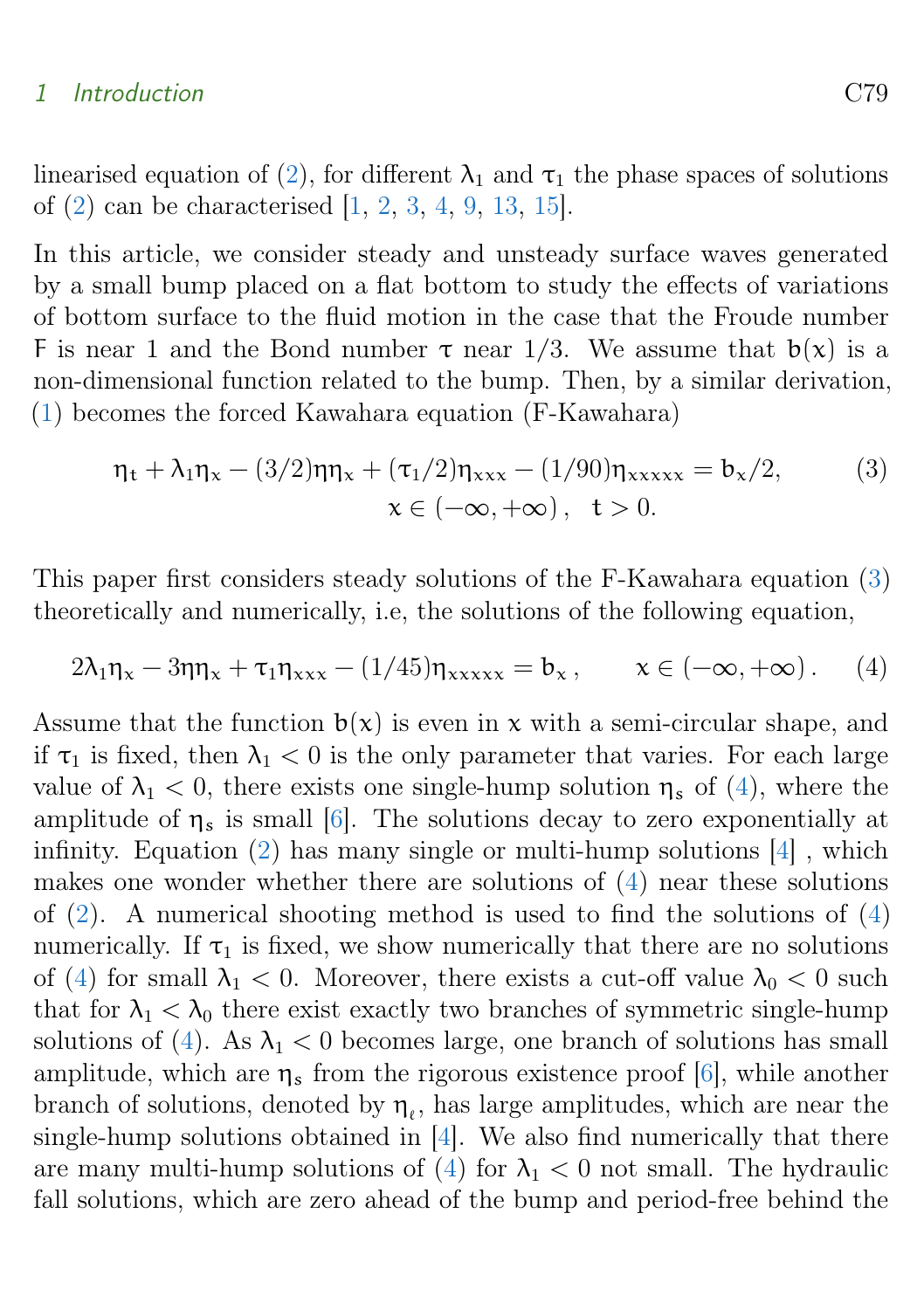#### <span id="page-3-0"></span>2 Derivation of approximate model equations C80

bump, are also found numerically. These hydraulic fall solutions occurs as the limiting solutions of periodic solutions.

Next, for the time-dependent equation [\(3\)](#page-1-1), we consider the initial value problem (IVP) of equation [\(3\)](#page-1-1) with an initial condition  $\eta(x, 0) = \eta_0(x)$ .

Using [\(3\)](#page-1-1) with  $\eta(x,0)$  we find numerically that the solution  $\eta_s$  of [\(4\)](#page-2-0) is numerically stable and the large single-hump solution  $\eta_{\ell}$  is unstable under nonzero small perturbations. We also show numerically that hydraulic fall solutions are stable but multi-hump solutions of [\(4\)](#page-2-0) are unstable.

### 2 Derivation of approximate model equations

We consider two-dimensional capillary-gravity surface waves on a fluid flow of constant density. The fluid is assumed to be incompressible and inviscid, and bounded above by a free surface and below by a bump of compact support on a rigid horizontal bottom.

The Cartesian coordinate  $(x^*, y^*)$  is chosen such that  $x^*$ -axis is aligned along the longitudinal direction and y ∗ -axis is the vertical direction opposite to the gravity. Then the governing equations and boundary conditions of the fluid motion are [\[14\]](#page-18-0): in the fluid region, ∗

$$
u_{x^*}^* + v_{y^*}^* = 0, \quad u_{t^*}^* + u^* u_{x^*}^* + v^* u_{y^*}^* = -\frac{p_{x^*}^*}{\rho^*},
$$
  

$$
v_{t^*}^* + u^* v_{x^*}^* + v^* v_{y^*}^* = -\frac{p_{y^*}^*}{\rho^*} - g;
$$

at the free surface  $y^* = \eta^*$ ,

$$
\eta^*_{t^*} + u^* \eta^*_{x^*} - v^* = 0, \qquad p^* = -T \eta^*_{x^* x^*} / (1 + (\eta^*_{x^*})^2)^{1/2};
$$

at the rigid bottom  $y^* = -h + b^*(x^*),$ 

$$
\mathbf{u}^* \mathbf{b}_{\mathbf{x}^*}^* - \mathbf{v}^* = 0;
$$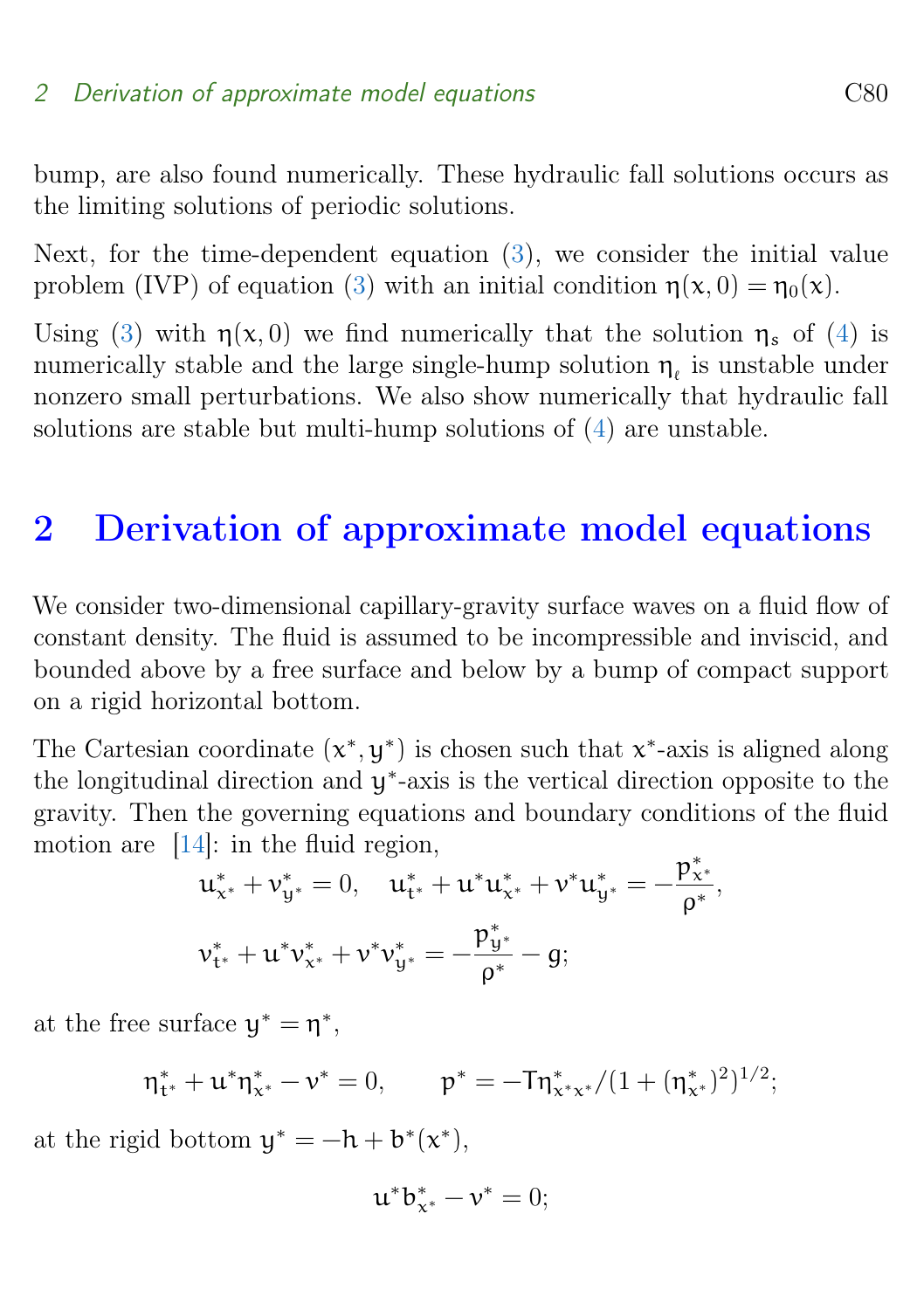#### <span id="page-4-0"></span>2 Derivation of approximate model equations C81

as  $x^* \to -\infty$ ,  $(u^*, v^*) \to (C, 0)$ , where  $(u^*, v^*)$  is the velocity vector,  $\rho^*$  is<br>the constant density of the fluid  $v^*$ ,  $\pi^*(v^*, t^*)$  is the coustion of the fuse the constant density of the fluid,  $y^* = \eta^*(x^*, t^*)$  is the equation of the free surface,  $p^*$  is the pressure, and g is the gravity constant. Here,  $b^*(x^*)$  stands for the bump of finite support on the rigid horizontal bottom, h is the depth of the fluid at far upstream, and T is the surface tension coefficient on the free surface.

To non-dimensionalise, the following dimensionless variables are used:

$$
\epsilon^{1/2} = (h/L), \quad (x, y) = (\epsilon^{1/2} x^* / h, y^* / h),
$$
  
\n
$$
t = \epsilon^{5/2} \sqrt{g/h} t^*, \quad \tau = T/(\rho^* g h^2),
$$
  
\n
$$
(u, v) = (u^*, \epsilon^{-1/2} v^*) / \sqrt{gh}, \quad p = p^* / (gh \rho^*),
$$
  
\n
$$
\eta = \epsilon^2 \eta^* / h, \quad b(x) = b^*(x^*) / (h \epsilon^4),
$$

where L is the horizontal length scale.

In terms of the above non-dimensional variables and by assuming that  $u, v, p$ and η possess an asymptotic expansion of the form

$$
\Phi = \Phi_0 + \varepsilon \Phi_1 + \varepsilon^2 \Phi_2 + \cdots,
$$

with  $u_0 = 1, v_0 = 0, p_0 = -y + 1$  and the upstream Froude number  $F = C/(gH^*)^{1/2} = 1 + \epsilon^2 \lambda_1$ , boundary conditions and a system of differential equations for successive approximations are obtained according to the order of  $\epsilon$ . Then, by solving the resulting equations with the assumptions that  $\eta(-\infty) = \eta_{x}(-\infty) = \eta_{xx}(-\infty) = \eta_{xxx}(-\infty) = 0$ , the following F-Kawahara equation is derived when  $\tau = 1/3 + \tau_1 \epsilon$ . The details of this derivation are given in [\[6\]](#page-17-6).

$$
\eta_t + \lambda_1 \eta_x + (\tau_1/2) \eta_{xxx} - (3/2) \eta \eta_x - (1/90) \eta_{xxxxx} - (1/2) b_x = 0. \tag{5}
$$

In the following, we will study the solutions of [\(3\)](#page-1-1) theoretically and numerically.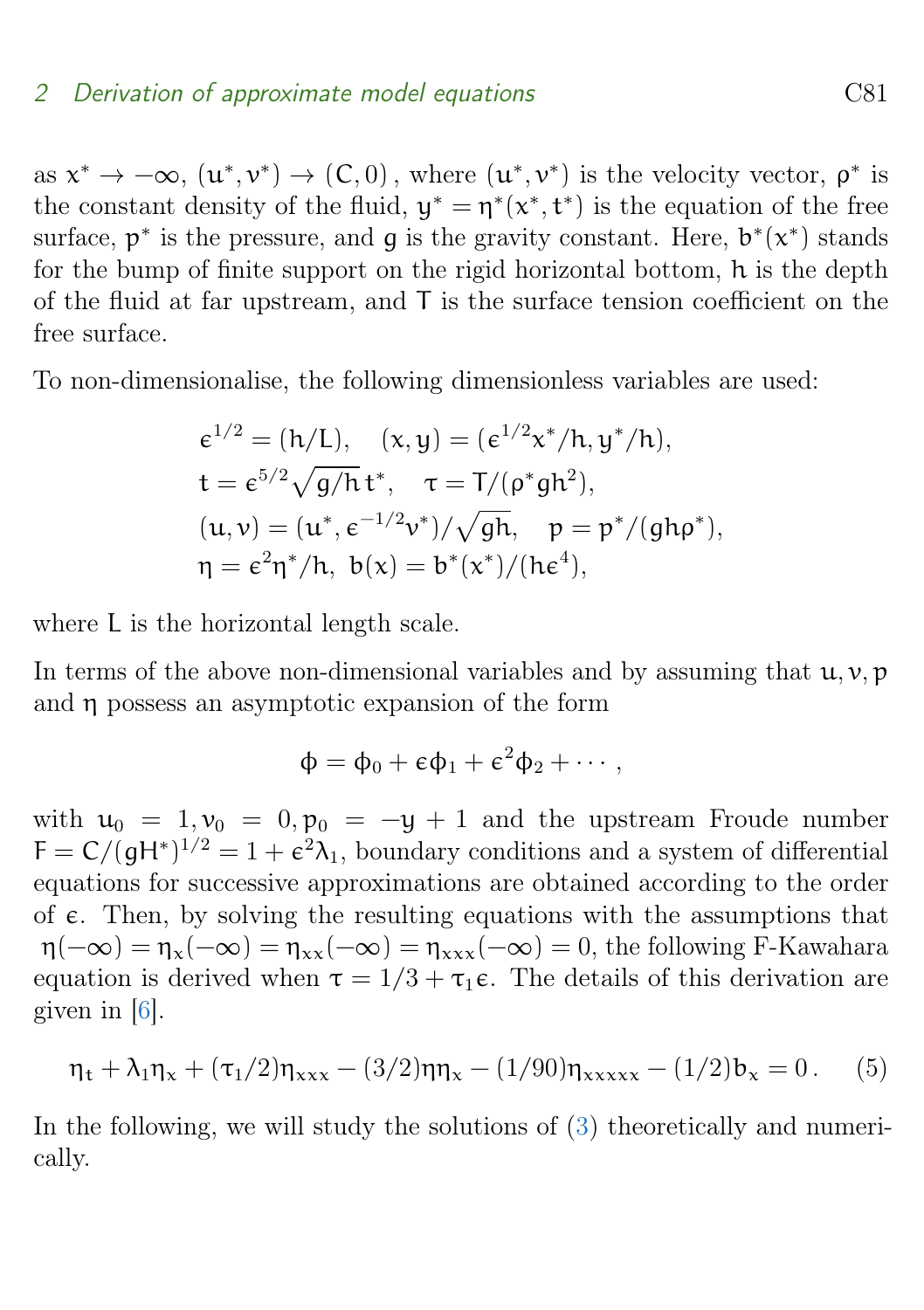### <span id="page-5-2"></span><span id="page-5-1"></span>3 Steady F-Kawahara equation for  $\lambda_1 < 0$

In this section, we consider the steady F-Kawahara equation [\(4\)](#page-2-0) and its solutions that tend to zero at both plus and minus infinity. Integrating [\(4\)](#page-2-0) from  $-\infty$  to x with  $\eta(-\infty) = \eta_x(-\infty) = \eta_{xx}(-\infty) = \eta_{xxx}(-\infty) = 0$ , we obtain

$$
2\lambda_1 \eta + \tau_1 \eta_{xx} - (3/2)\eta^2 - (1/45)\eta_{xxxx} = b(x). \tag{6}
$$

In the following, we assume that  $b(x)$  is even function of x and has a compact support.

First, we consider the linear equation

<span id="page-5-0"></span>
$$
2\lambda_1 \eta + \tau_1 \eta_{xx} - (1/45)\eta_{xxxx} = 0. \tag{7}
$$

If  $\lambda_1 > 0$ , there are two real eigenvalues and two purely imaginary eigenvalues, which corresponds to a saddle-center phase space. If  $\lambda_1 < 0$ , then there are three cases: for  $-(\tau_1/2)\sqrt{90/|\lambda_1|} < -2$ , there are four real eigenvalues; for  $-2 < -(\tau_1/2)\sqrt{90/|\lambda_1|} < 2$ , there are two pairs of complex conjugate eigenvalues; for  $-(\tau_1/2)\sqrt{90/|\lambda_1|} > 2$ , there are two pairs of purely imaginary eigenvalues. When  $\lambda_1 < 0$  and  $-(\tau_1/2)\sqrt{90/|\lambda_1|} \leq -2$ , there is a unique solitary-wave solution decaying exponentially at infinity [\[4\]](#page-17-5). For  $\lambda_1 < 0$ and  $-2 < -(\tau_1/2)\sqrt{90/|\lambda_1|} < 2$ , there are infinitely many solutions with exponentially decaying oscillations at infinity [\[4\]](#page-17-5). Based upon these linear and nonlinear results, we will only consider the case with  $\lambda_1 < 0$ , because non-decaying oscillations at infinity for  $\lambda_1 > 0$  may generate infinite energy for the solutions of time-dependent equations that seems not physically relevant. Hence, we assume that  $\lambda_1 < 0$  in the followings. For  $-(\tau_1/2)\sqrt{90/|\lambda_1|} < 2$ , for fixed  $\tau_1$  there exists a solution  $\eta$  of [\(6\)](#page-5-0) which converges to zero as  $x \to \pm \infty$ if  $\lambda_1 < 0$  is large [\[6\]](#page-17-6).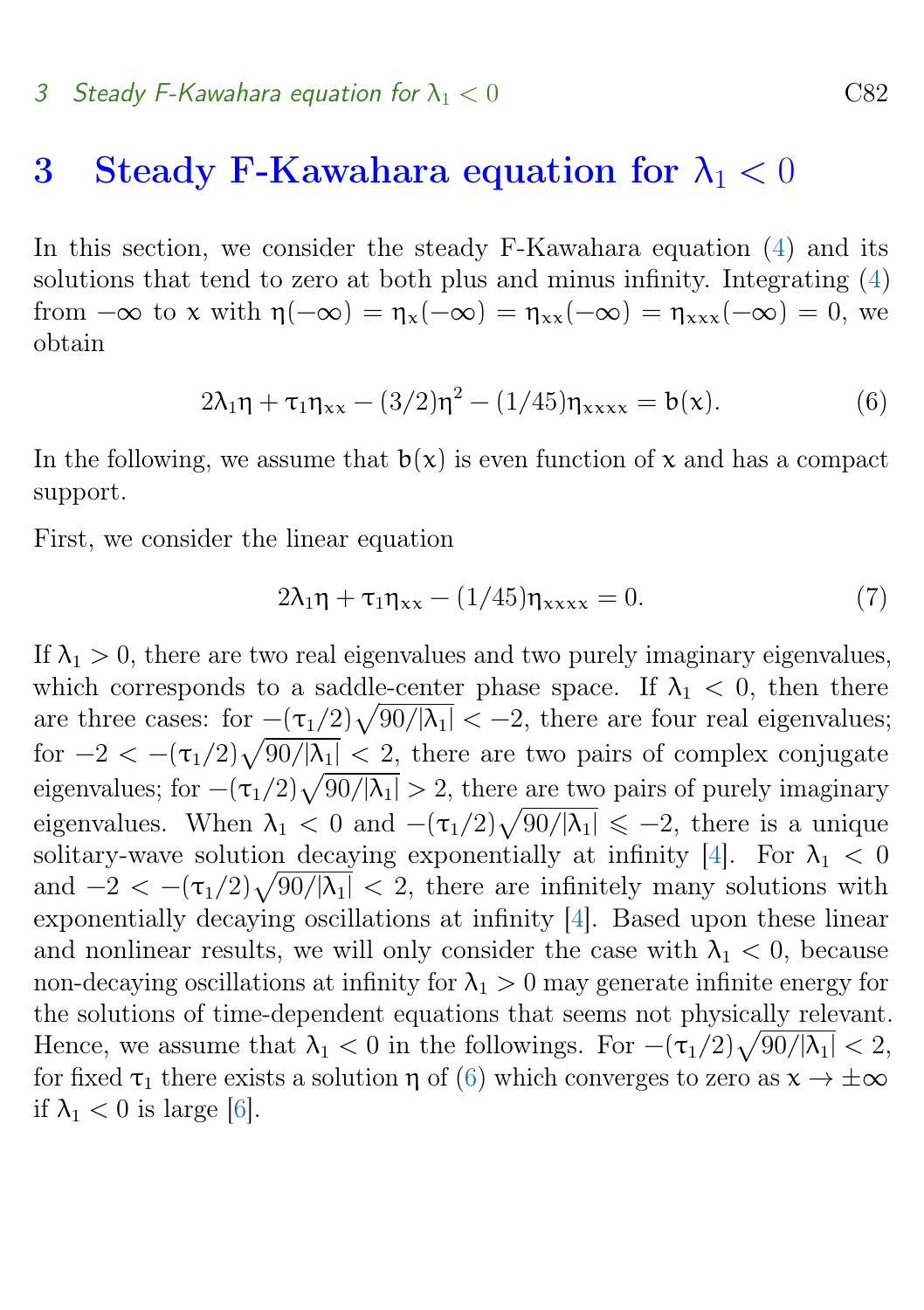#### <span id="page-6-0"></span>3 Steady F-Kawahara equation for  $\lambda_1 < 0$  C83

#### 3.1 Symmetric steady solutions

Since in general we can not prove the existence of solutions of [\(6\)](#page-5-0) near the nontrivial solutions of (2) found in [\[4\]](#page-17-5), in the following, we use a numerical shooting method to find symmetric solutions of [\(6\)](#page-5-0) when  $b(x)$  is given by  $b(x) = (1 - x^2)^{1/2}$  for  $|x| \le 1$  and  $b(x) = 0$  for  $|x| > 1$ .

The numerical method for calculating the solutions of (2) was carefully discussed in [\[4\]](#page-17-5). Here, we use a different shooting method for finding the numerical solutions of [\(6\)](#page-5-0). We start with an initial value problem with the equation [\(6\)](#page-5-0) and initial conditions  $\eta(-1) = \alpha_0, \eta'(-1) = \beta_0, \eta''(-1) = \gamma_0$ and  $\eta'''(-1) = \beta_0^{-1}((1/2)\gamma_0^2 - \lambda_1\alpha_0^2 + (1/3)\alpha_0^3 - (\tau_1/2)\beta_0^2$ , where the condition on  $\eta'''(-1)$  is derived from the zero condition of the solution at  $-\infty$ . Then, for a fixed  $\alpha_0$ , we use an initial choice of  $(\beta_0, \gamma_0)$  and apply the Runge-Kutta method to find the solution of the initial value problem, which gives  $f_0(\beta_0, \gamma_0) = \eta'(0)$  and  $g_0(\beta_0, \gamma_0) = \eta'''(0)$  (of course, with some bad choice of  $\alpha_0, \beta_0, \gamma_0$ , the solution may blow up before reaching  $x = 0$ ). Then, we apply Newton's iteration to find  $\beta_{0,n+1}$  and  $\gamma_{0,n+1}$  until max( $|f_0(\beta_{0,n+1}, \gamma_{0,n+1})|, |g_0(\beta_{0,n+1}, \gamma_{0,n+1})|$ ) < 10<sup>-6</sup>, where  $f_0$  and  $g_0$  are found using the Runge-Kutta method. After finding  $\beta_0$ ,  $\gamma_0$ , we use the initial condition with this  $(\alpha_0, \beta_0, \gamma_0)$  to calculate the solution further for  $x = 100$ and make sure the solution approaching to zero by varying  $\alpha_0$ . Then, from the evenness of the solution, the solution of [\(6\)](#page-5-0) can be numerically obtained for  $x \in [-100, 100]$ .

By the shooting method discussed above, we fix the value of  $\tau_1$  and let  $\lambda_1 < 0$  vary so that the condition  $-(\tau_1/2)\sqrt{90/|\lambda_1|} < 2$  is satisfied. In our calculation,  $\tau_1 = 0.3$  and  $\tau_1 = -0.3$  are used.

From numerical computations, we find that two types of symmetric singlehump solutions and the solution branches are connected, which are shown in Figure [1.](#page-7-0) The top branch is for  $\eta_s$  and the lower one is for  $\eta_i$ . Here,  $\eta_s$  stands for small symmetric one-hump solution near zero and  $\eta_t$  is the larger symmetric one-hump solution. There are no single-hump solutions for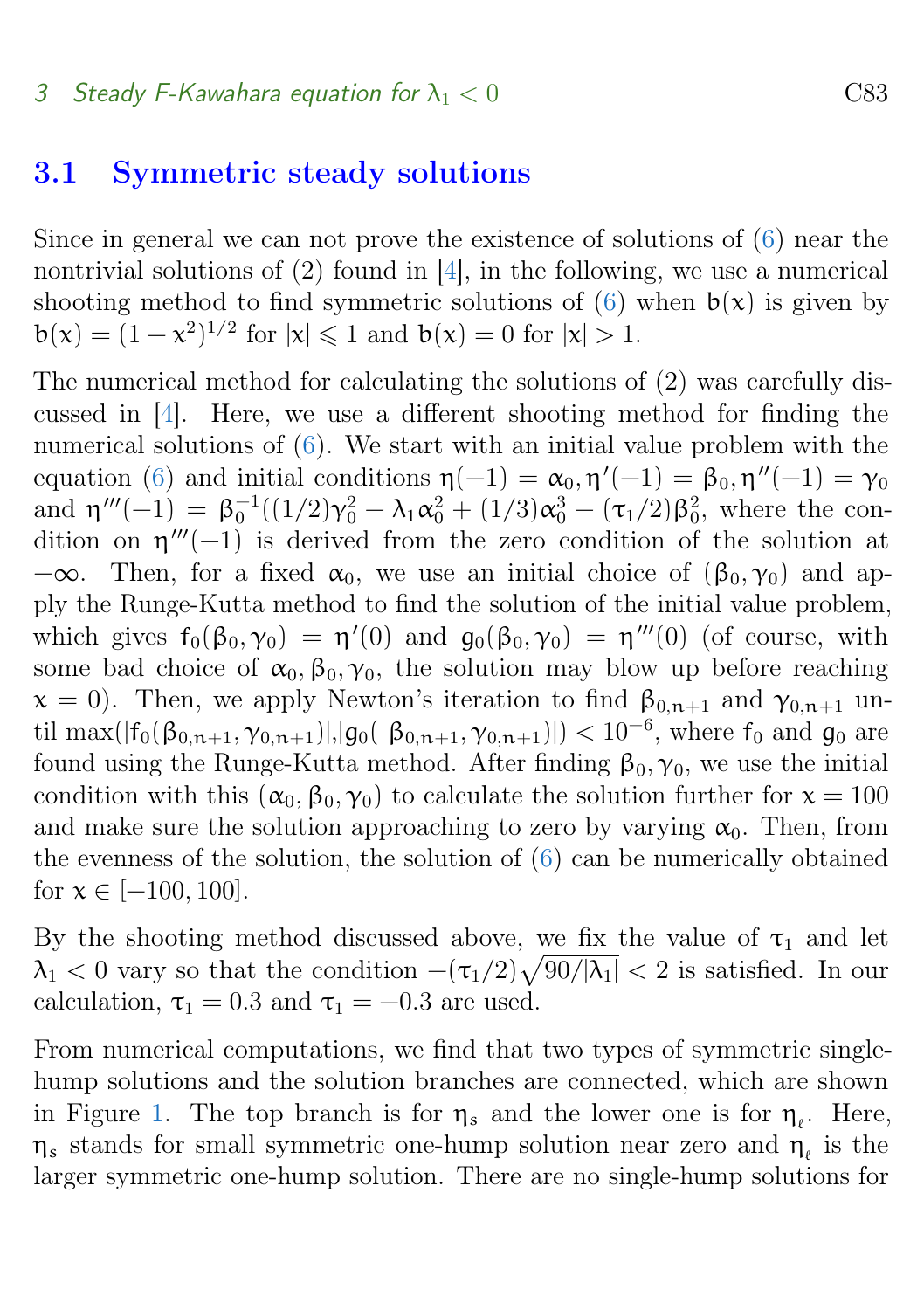

<span id="page-7-0"></span>Figure 1: Branch curve for  $\eta_s$  and  $\eta_t$  for  $\tau_1 = -0.3$  and  $\tau_1 = 0.3$ .



<span id="page-7-1"></span>Figure 2: Typical  $\eta_s$  and  $\eta_t$  when  $\tau_1 = -0.3$  and  $\tau - 1 = 0.3$ .  $\lambda_1 = -2$  for both.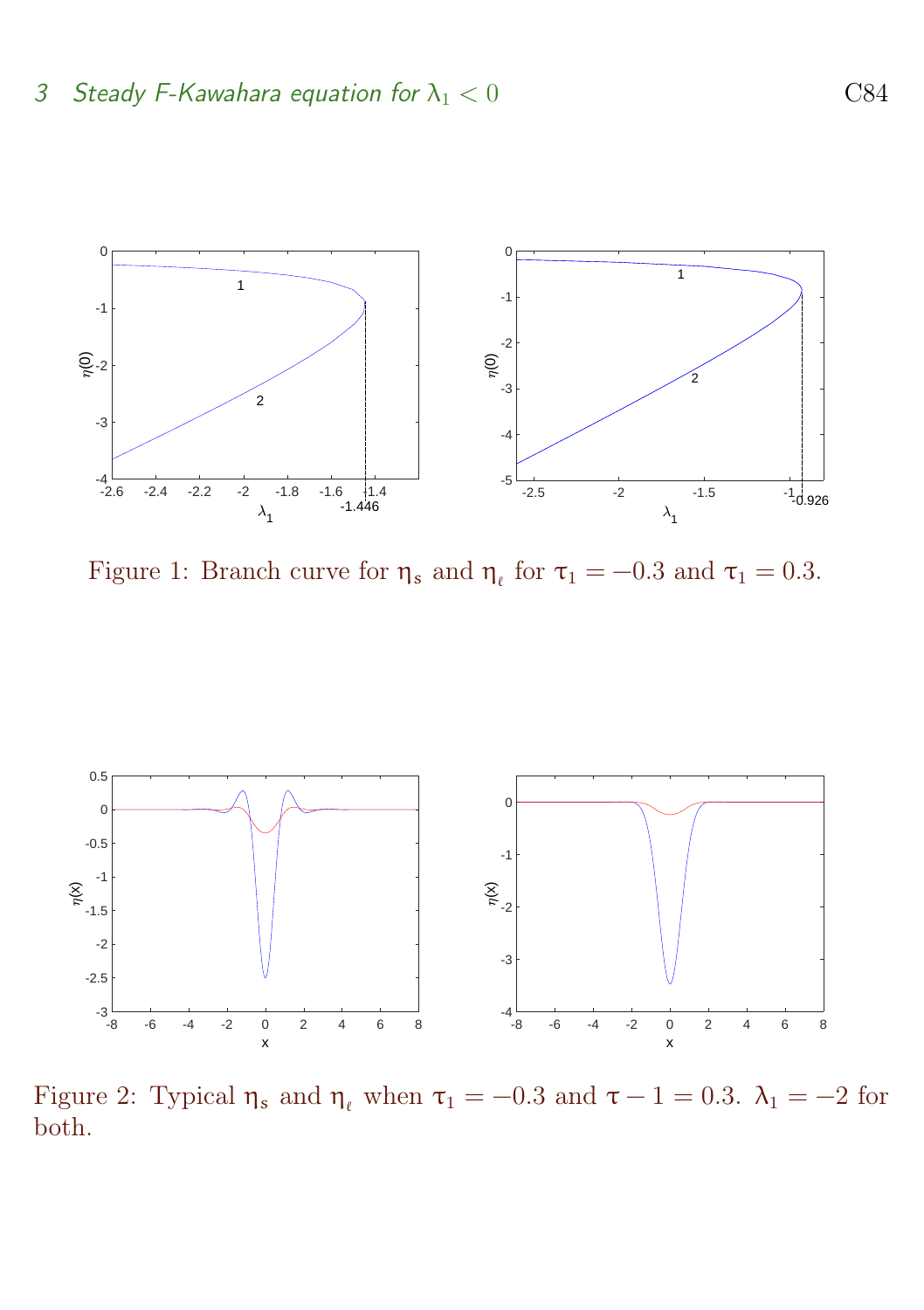#### 3 Steady F-Kawahara equation for  $\lambda_1 < 0$  C85



<span id="page-8-0"></span>Figure 3: Typical two-hump solution and four-hump solution when  $\tau_1 = -0.3$ and  $\lambda_1 = -2$ 

 $-1.446 < \lambda_1 < 0$  with  $\tau_1 = -0.3$  or  $-0.928 < \lambda_1 < 0$  with  $\tau_1 = 0.3$ .

The typical symmetric single-hump solutions  $\eta$  corresponding to  $\tau_1 = -0.3$ ,  $\lambda_1 = -2$  $\lambda_1 = -2$  and to to  $\tau_1 = 0.3$ ,  $\lambda_1 = -2$  are shown in Figure 2 (only the solution curves for  $x \in [-8, 8]$  are shown although the calculations are carried out for  $x \in [-100, 100]$ ).

Moreover, since (2) has infinitely many solutions for  $\lambda_1 = -2, \tau_1 = \pm 0.3$ , we expect that there would be other solutions of [\(6\)](#page-5-0) that are near solutions of (2). Indeed, there exist many different types of solutions of [\(6\)](#page-5-0), some of which are given in Figure [3](#page-8-0) and Figure [4.](#page-9-0) Two-hump solutions and four-hump solutions are found numerically for  $\tau_1 = -0.3$  and three-hump and five-hump solutions are found numerically for  $\tau_1 = 0.3$  $\tau_1 = 0.3$ . Figure 3 shows two-hump solution and four-hump solutions and three-hump solution and five-hump solutions are given in Figure [4.](#page-9-0)

In Figure [5,](#page-9-1) the bifurcation curves for two-hump solutions and three-hump solutions are provided. The two-hump solutions only exist for  $\lambda_1 < -1.027$  for  $\tau_1 = -0.3$  and the three-hump solutions exist for  $\lambda_1 < -0.926$  for  $\tau_1 = 0.3$ .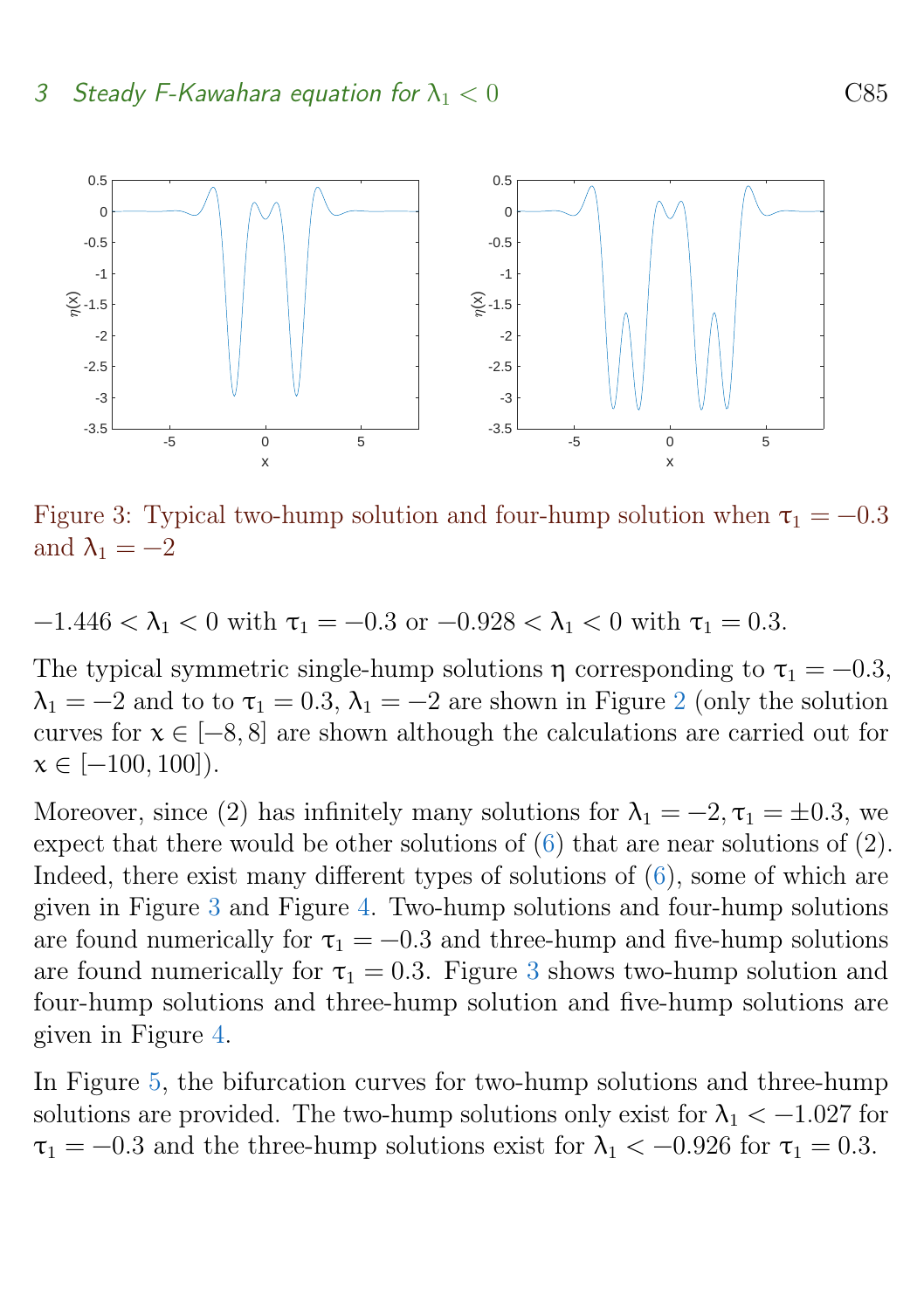

<span id="page-9-0"></span>Figure 4: Typical three-hump solution and five-hump solution when  $\tau_1 = 0.3$ and  $\lambda_1 = -2$ 



<span id="page-9-1"></span>Figure 5: Branch curve of two-hump solutions for  $\tau_1 = -0.3$  and three-hump solutions for  $\tau_1 = 0.3$ .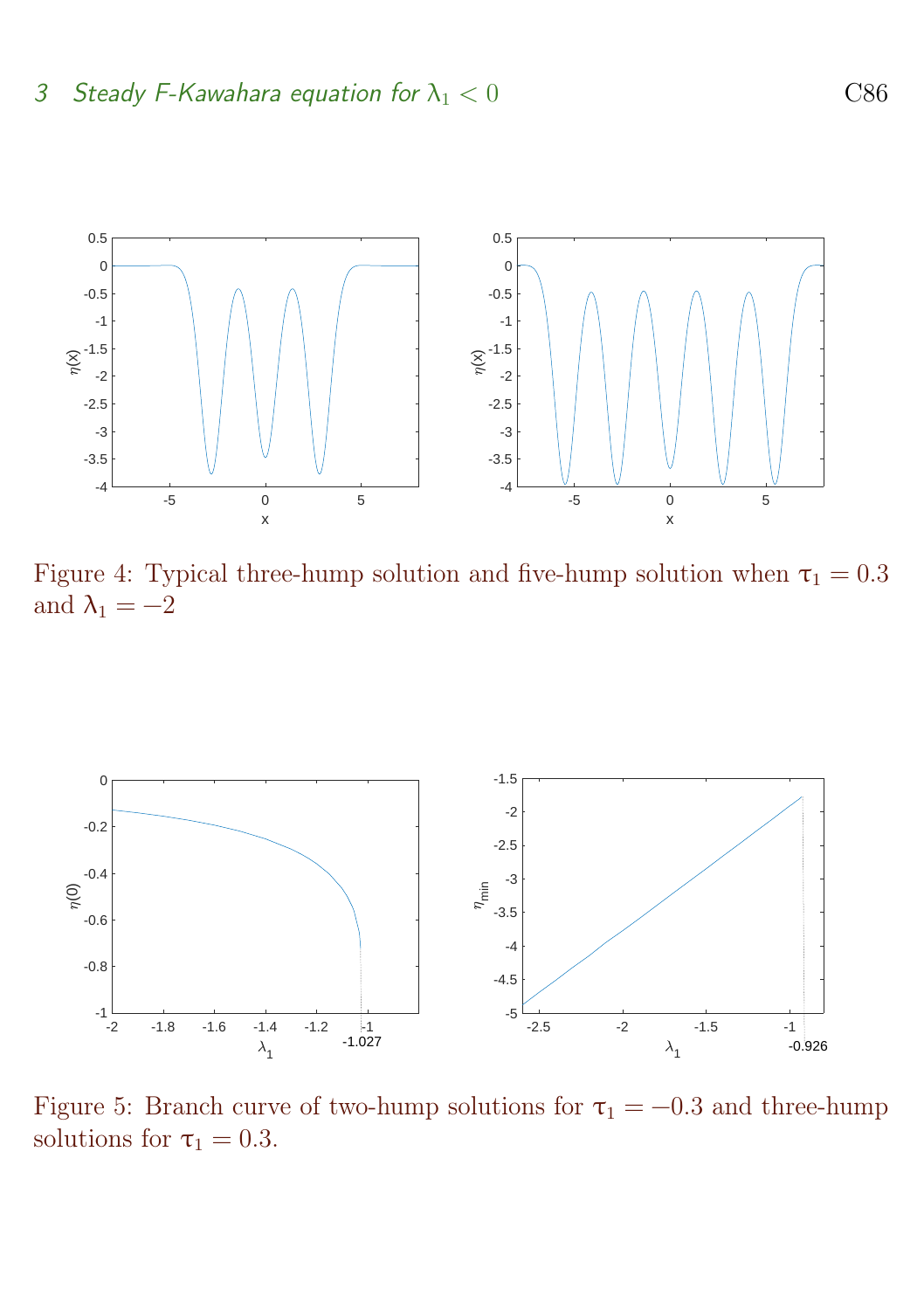

<span id="page-10-0"></span>Figure 6: The branch curve of  $\lambda_c$  for hydraulic fall solutions.

#### 3.2 Hydraulic fall solutions

For  $-\tau_1\sqrt{90/|\lambda_1|}/2 > 2$ , symmetric steady solutions of [\(6\)](#page-5-0) could not be found but hydraulic fall solutions were found numerically as the limiting solutions of bounded periodic wave solutions. To find hydraulic fall solutions of [\(6\)](#page-5-0) we solve [\(6\)](#page-5-0) by the Runge-Kutta Method with the assumption  $\eta = 0$  for  $(-\infty, -1)$ . The numerical results are given in Figure [6](#page-10-0) and Figure [7.](#page-11-0) For a given  $\tau_1$  there exists corresponding critical  $\lambda_c$  less than which bounded solutions exist. If  $\lambda_1 > \lambda_c$  the solution becomes unbounded. The hydraulic fall solution is obtained when  $\lambda_1 = \lambda_c$ . We note that hydraulic fall solutions appear numerically for  $\tau_1 < -0.83$ . The relation between  $\tau_1$  and  $\lambda_c$  is given in Figure [6.](#page-10-0) Figure [7](#page-11-0) shows a typical hydraulic fall solution and a typical bounded solution for  $\tau_1 = -4$  respectively.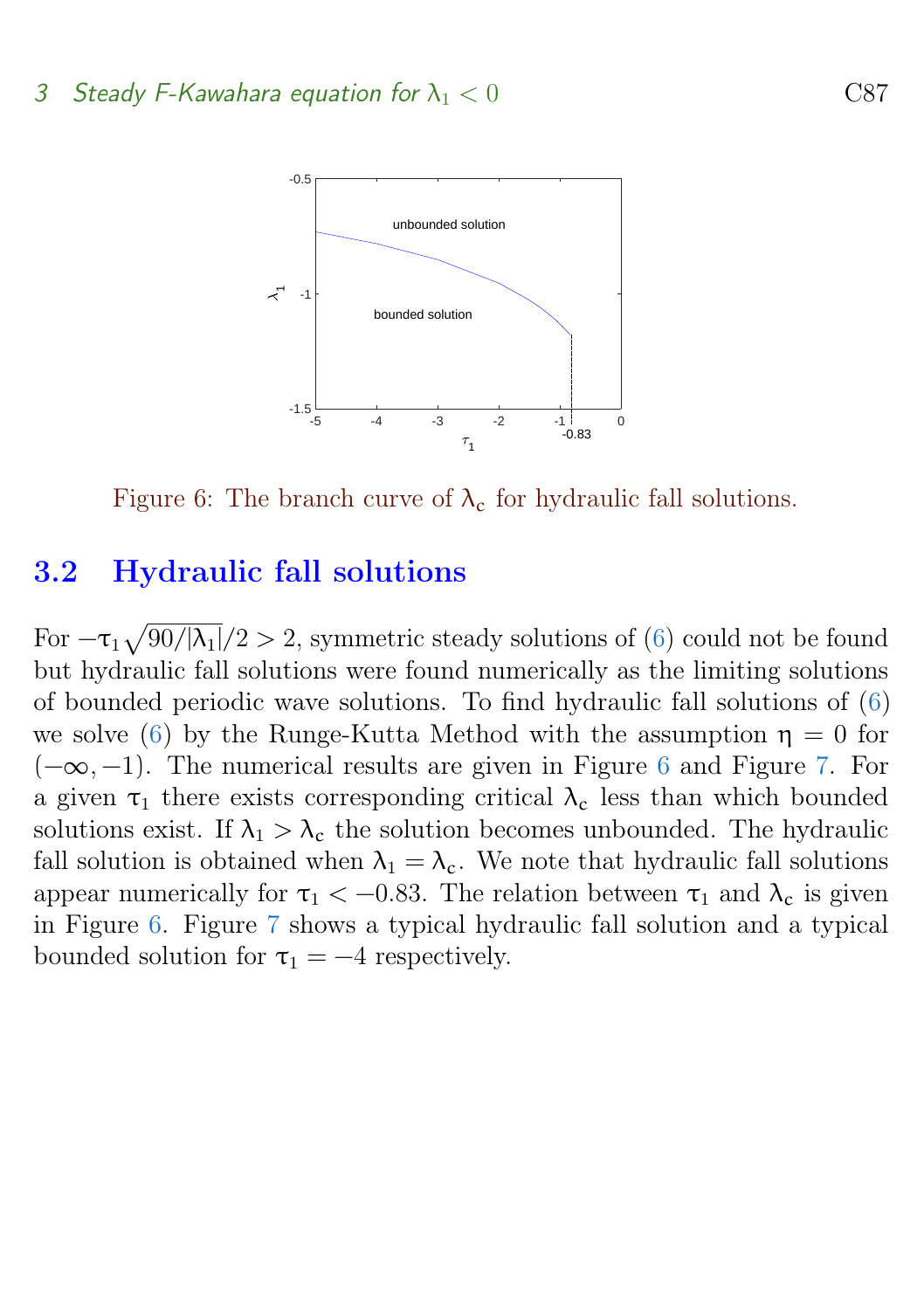<span id="page-11-2"></span>

<span id="page-11-0"></span>Figure 7: Typical hydraulic fall solution with  $\tau_1 = -4$  and  $\lambda_1 = -0.78250686$ and typical bounded solution with  $\tau_1 = -4$  and  $\lambda_1 = -0.8$ .

## 4 Stability of steady-state solutions and time evolutions of zero wave

<span id="page-11-1"></span>In this section, we first consider the stability of the steady-state solutions found in Section [3](#page-5-1) numerically. It has been noted that there are many different types of steady solutions. However, in real physical situations, only stable solutions can be observed. The global well-posedness of the initial value problem for arbitrary initial condition  $\eta_0(x)$  in  $H^2(\mathbb{R})$  and stability analysis has been carried out rigorously by Choi, Whang, and Sun in [\[6\]](#page-17-6) and the solution of [\(3\)](#page-1-1) with  $\eta(x, 0)$  in  $H^2(\mathbb{R})$  exists for  $t \in [0, +\infty)$ . In the following, we investigate the numerical stability of steady-state solutions in Subsection [4.1.](#page-11-1) In Subsection [4.2,](#page-15-0) we investigate the time evolutions of zero wave.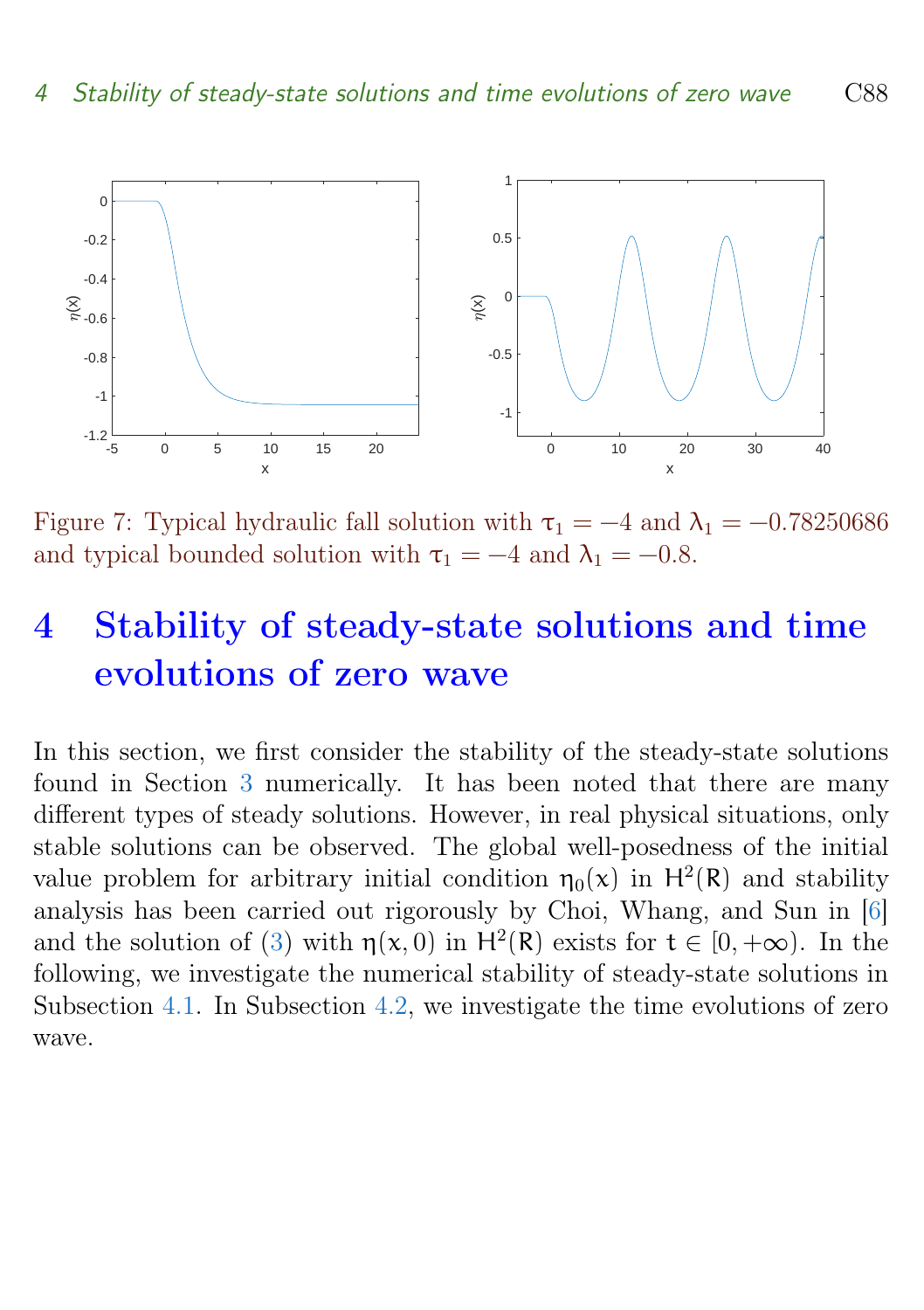#### <span id="page-12-0"></span>4.1 Numerical stability of steady-state solutions

In this subsection we investigate numerically the long-time behavior of solu-tions of [\(3\)](#page-1-1) for the initial conditions  $\eta(x, 0)$  near the steady-state solutions of [\(6\)](#page-5-0) obtained in Section 3, where the forcing term  $b(x)$  is the one used in Section [3.](#page-5-1) To find the solutions of the IVP [\(3\)](#page-1-1) with  $\eta(x, 0)$  numerically, we use a generalised Crank-Nicolson scheme to discretise the temporal variable and we apply the discretised fast Fourier transform method for the spatial variable. For the spatial variable, we use the periodic boundary conditions. For more detailed discussion on this method, see the book by Trefethen [\[16\]](#page-18-9). The interval considered in the numerical calculation is  $-100 \le x \le 100$ . The temporal and spatial steps are  $10^{-4}$  and  $10^{-2}$ , respectively. For the computation of the fast Fourier transforms, MATLAB software was used.

As was pointed out in Section [3,](#page-5-1) it is known that for a fixed  $\tau_1 = -0.3$  there is a cut-off value  $\lambda_0 \sim -1.446$  for  $\lambda_1$  such that there are two symmetric singlehump solutions  $\eta_s$  and  $\eta_t$  of [\(6\)](#page-5-0) for each  $\lambda_1 < \lambda_0$  and no steady single-hump solutions for  $0 > \lambda_1 > \lambda_0$ . Also, there are many multi-hump solutions for certain values of  $\lambda_1 < 0$ . We numerically study the stability and instability of these solutions. When the initial data  $\eta(x,0)$  is close to either  $\eta_s$  or  $\eta_t$ , the behavior of solution of [\(3\)](#page-1-1) with  $\eta(x, 0)$  is investigated as time evolves.

First, let us consider the stability of  $\eta_s$ . In Subsection [4.2,](#page-15-0) we know that for large  $\lambda_1 < 0$ ,  $\eta_s$  is stable. The numerical results of [\(3\)](#page-1-1) for this case are obtained when the initial conditions  $\eta(x, 0)$  are taken as  $\eta_s$  plus small computer noise. The numerical results are given in the first figure of Figure [8.](#page-13-0) The figure shows the time evolution of the solution when  $\lambda_1 = -2$  and  $\tau_1 = -0.3$ . As is shown in the figures, when time tends to infinity, the solutions converges to  $\eta_s$ . Here, the actual numerical computation is accomplished for  $-100 \le x \le 100$ . The same phenomena happen for all values of  $\lambda_1$  such that  $\eta_s$  exists.

The instability of  $\eta_{\ell}$  for [\(3\)](#page-1-1) is shown in the second figure of Figure [8.](#page-13-0) The initial conditions are chosen as  $\eta$ , plus computational noise with a 5% perturbation. The time evolution of the solution of [\(3\)](#page-1-1) is shown in Figure [9](#page-14-0)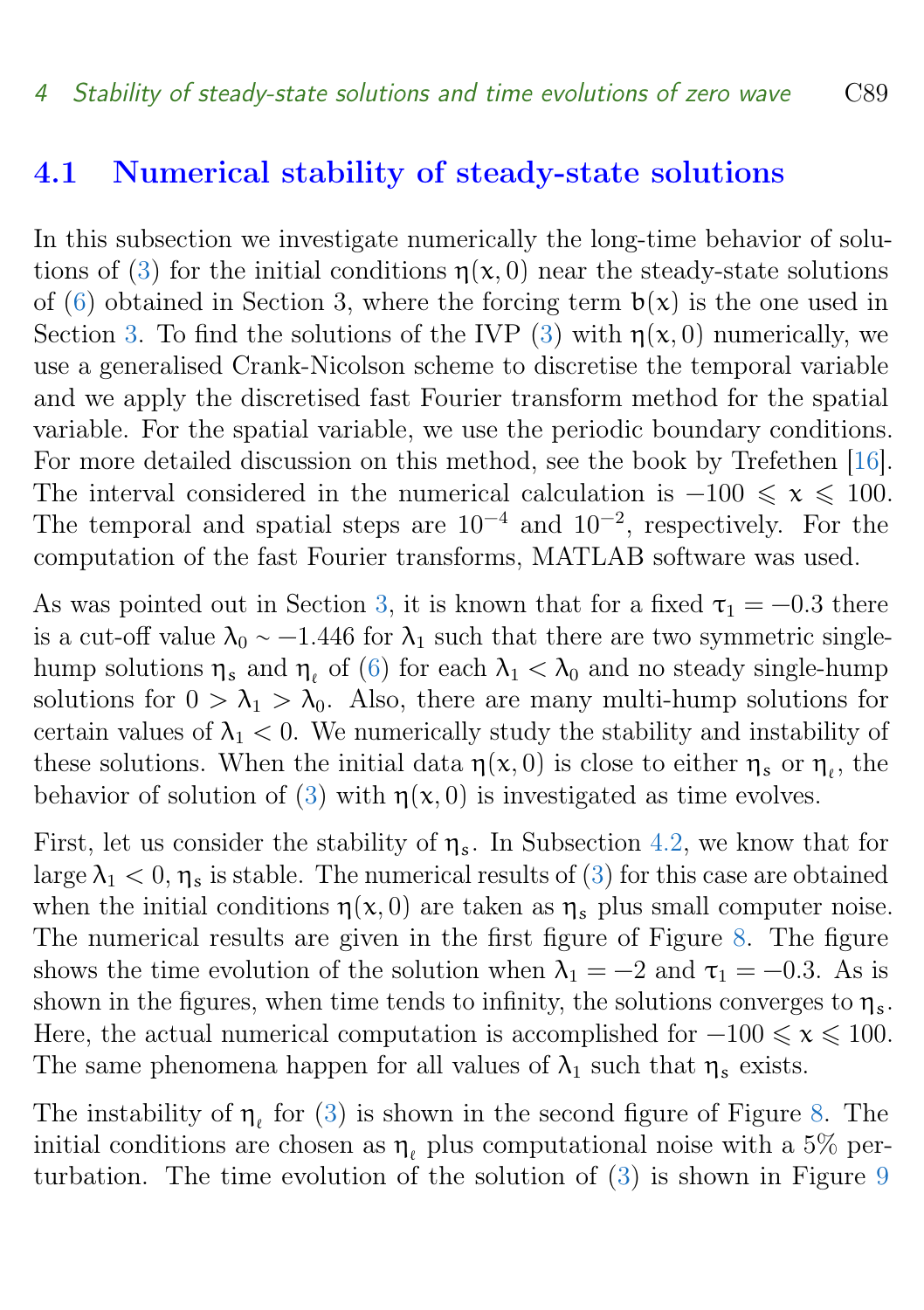

<span id="page-13-0"></span>Figure 8: Time evolution of  $\eta_s$  and  $\eta_t$  with 5% noise when  $\tau_1 = -0.3, \lambda_1 = -2$ .

in this case for  $\lambda_1 = -2$  and  $\tau_1 = -0.3$ . When the total perturbation is positive, the amplitude of the solution becomes larger as time increases and a traveling single-hump wave is generated after a certain time and moves to the downstream. As time evolves, the traveling single-hump wave propagates apart from the bump and the small steady solution  $\eta_s$  appears above the bump, which is stable. Moreover, if the total perturbation is negative, the same phenomenon holds except that the traveling single-hump wave moves to the upstream. Such phenomena happen to all cases of  $\lambda_1$  for which  $\eta_\ell$  exists. Thus, for each  $\lambda_1 < \lambda_0 < 0$ , a traveling single-hump wave is generated after a certain time and moves to upstream or downstream and a stable wave with small amplitude appears over the top of the bump.

The instability of five-hump solutions for [\(3\)](#page-1-1) is shown in Figure [9.](#page-14-0) The initial conditions are chosen as the five-hump solution obtained in Section [3](#page-5-1) plus 5% noise. In this case for  $\lambda_1 = -2$  and  $\tau_1 = -0.3$ . It can be seen that the five-hump solution is unstable, although it may stay in its position for a quite some time. We note that the instability of other multi-hump solutions similar to that of five-hump solution.

The time evolution of the hydraulic fall solution is also given in Figure [10.](#page-14-1)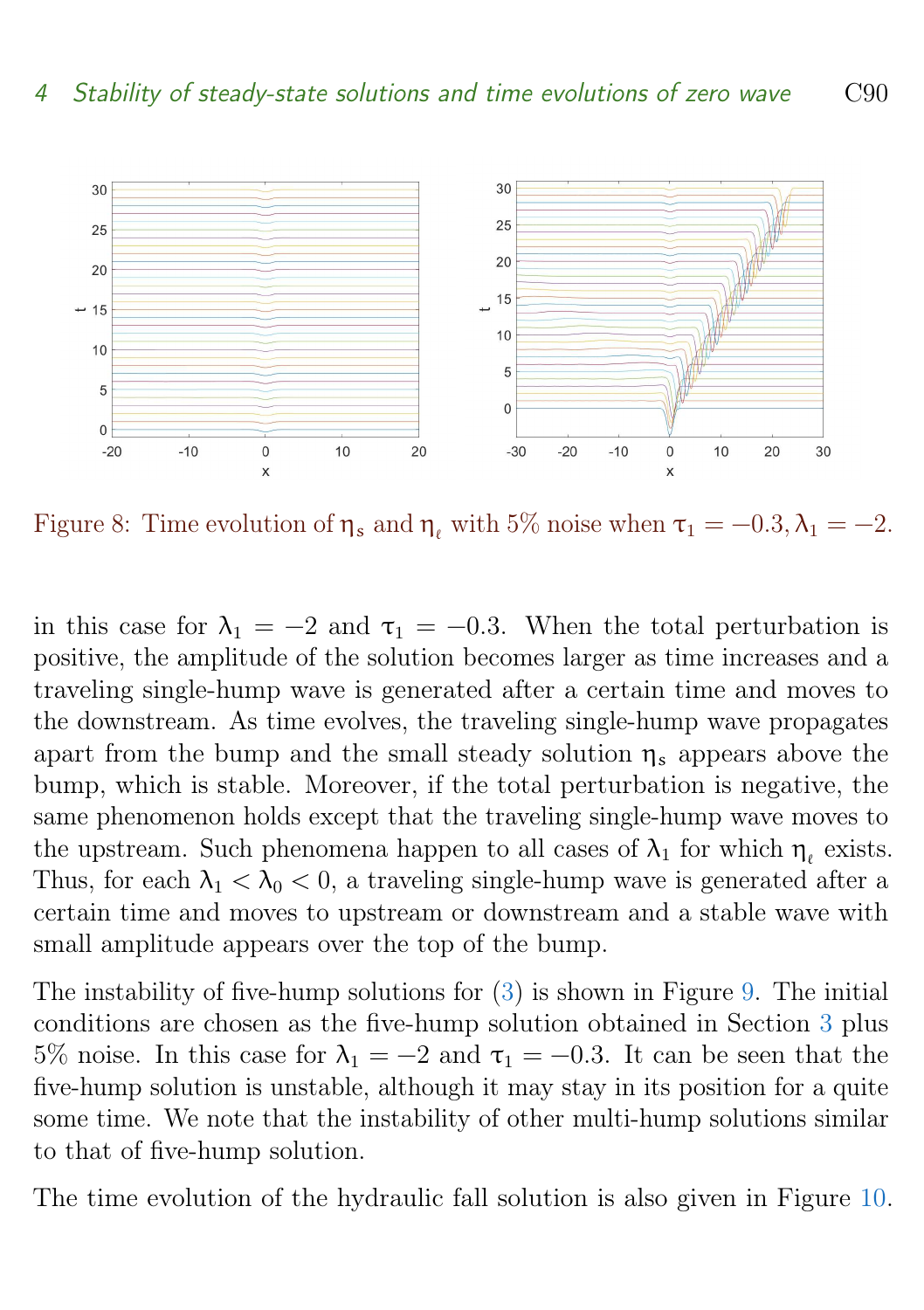

<span id="page-14-0"></span>Figure 9: Time evolution of the five-hump solution with 5% noise when  $\tau_1 = 0.3, \lambda_1 = -2.$ 



<span id="page-14-1"></span>Figure 10: Time evolution of hydraulic fall solution with 5% noise when  $\tau_1 = -4, \lambda_1 = -0.78250686.$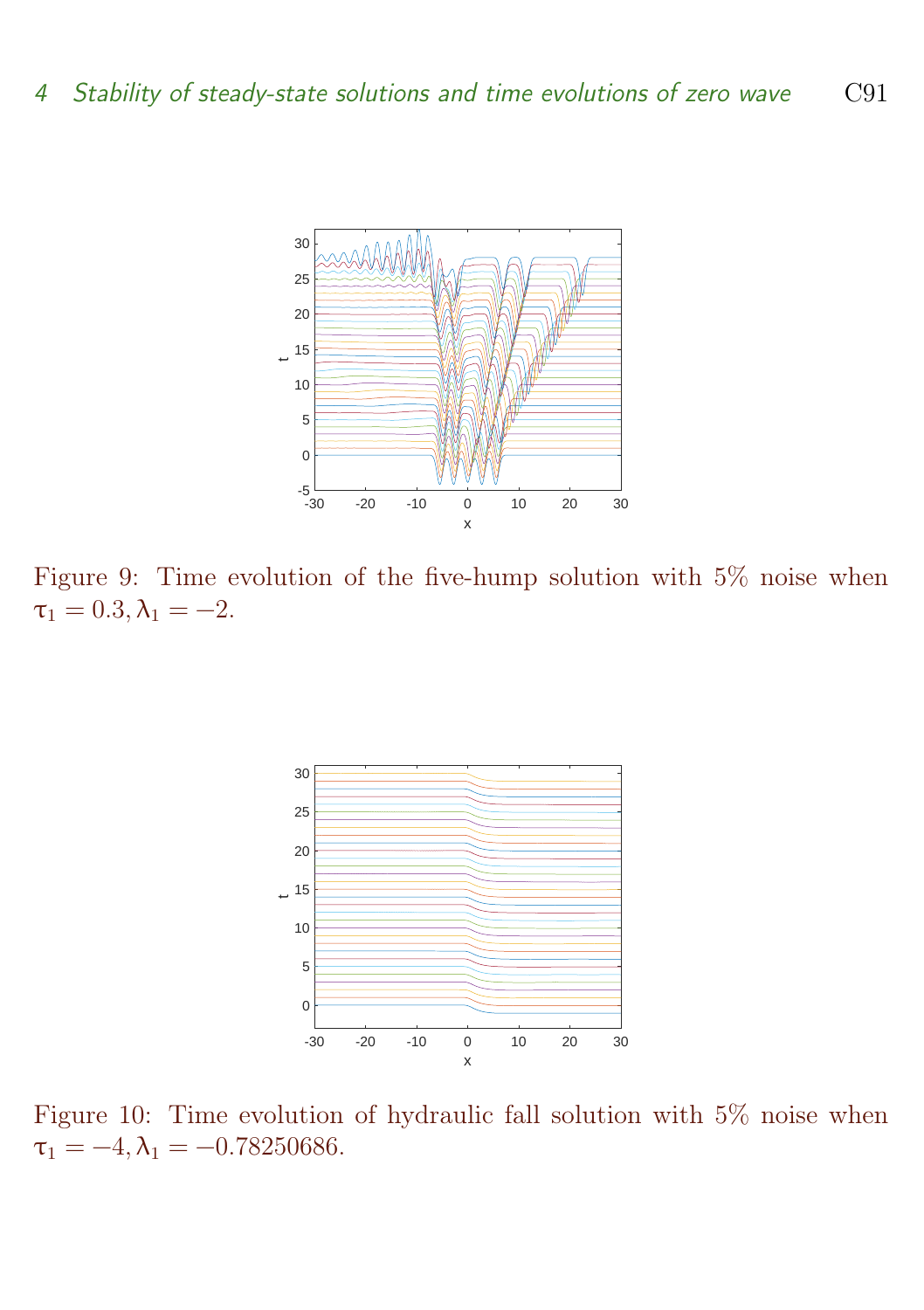

Figure 11: Time evolution of zero wave when  $\tau_1 = 0.3$  with  $\lambda_1 = -1$  and  $\lambda_1 = -0.8$  respectively.

<span id="page-15-1"></span>

<span id="page-15-2"></span>Figure 12: The relationship between  $\tau_1$  and  $\lambda_c$ .

<span id="page-15-0"></span>The initial condition is given as the hydraulic fall solution in Section [3.](#page-5-1) With computational noise and 5% perturbation, as time tends to infinity, the solutions converges to the hydraulic fall solutions. The same phenomena happen for all values of  $\lambda_1$  such that hydraulic fall solution exists.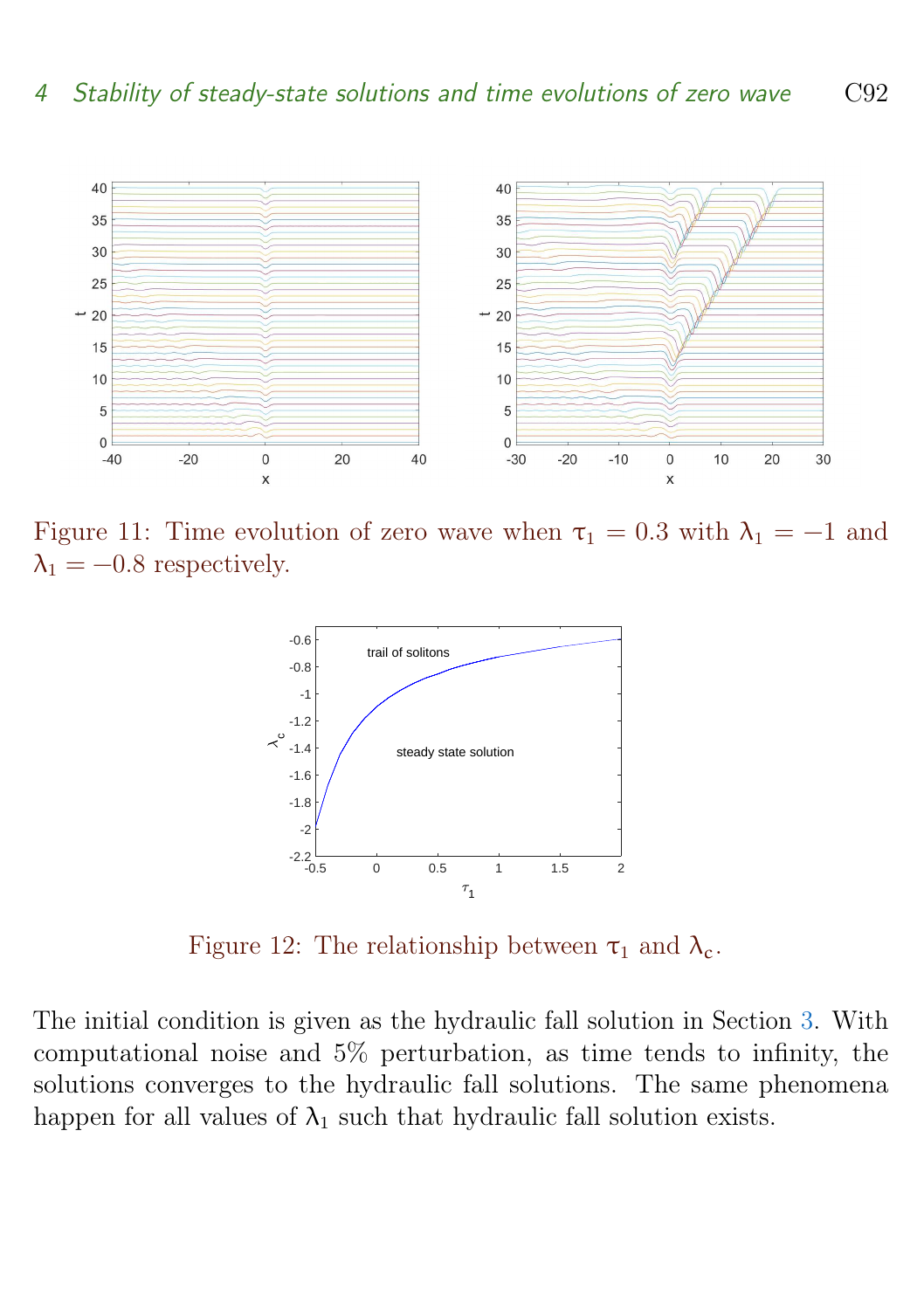#### 4.2 Time evolution of the zero wave

In this subsection numerical solutions of [\(3\)](#page-1-1) subject to the initial condition  $\eta(x,0) \equiv 0$  are considered, where the forcing term  $b(x)$  is the one used in Section [3.](#page-5-1) The behaviours of the solutions are different for different values of  $\tau_1$  and  $\lambda_1$ . For a fixed  $\tau_1$  there exists corresponding critical  $\lambda_c$  such that if  $0 > \lambda_1 > \lambda_c$  a trail of solitary waves are generated and move upstream. If  $0 > \lambda_c > \lambda_1$  the solution converges to steady one-hump solution as time t tends to infinity. Figure [11](#page-15-1) shows the time evolution of the solution of zero wave for  $\tau_1 = 0.3$  with  $\lambda_1 = -1$  and  $\lambda_1 = -0.8$ . The relation between  $\tau_1$  and  $\lambda_c$  is given in Figure [12.](#page-15-2)

## 5 Conclusion

In summary we consider physical problem of flow past a positive, symmetric body at the horizontal bottom of a fluid with surface tension at the free surface. The derivation of the forced KdV fails when Bond number  $\tau$  is near 1/3 and the following F-Kawahara equation is obtained.

$$
\eta_t + \lambda_1 \eta_x - (3/2) \eta \eta_x + (\tau_1/2) \eta_{xxx} - (1/90) \eta_{xxxxx} = b_x/2,
$$
  

$$
x \in (-\infty, +\infty), \quad t > 0,
$$

which describes the long wave approximations of the solutions of exact equations for a two dimensional fluid in the critical cases that the upstream Froude number  $F = C/(gH^*)^{1/2}$  is near 1 and Bond number  $\tau$  is near 1/3. The F-Kawahara equation possesses various types of steady-state solutions. Two parameters appear in the equation and can affect its solution behaviour. One is the parameter  $\lambda_1$ , a measure of the deviation of the flow speed at far upstream from the 1, and the other is the difference  $\tau - 1/3 = \tau_1$ . Mathematically different types of steady solutions which may appear in different regions of the  $\lambda_1 - \tau_1$  plane were discovered and their numerical stabilities were also studied. One may expect that only stable solutions are observable in nature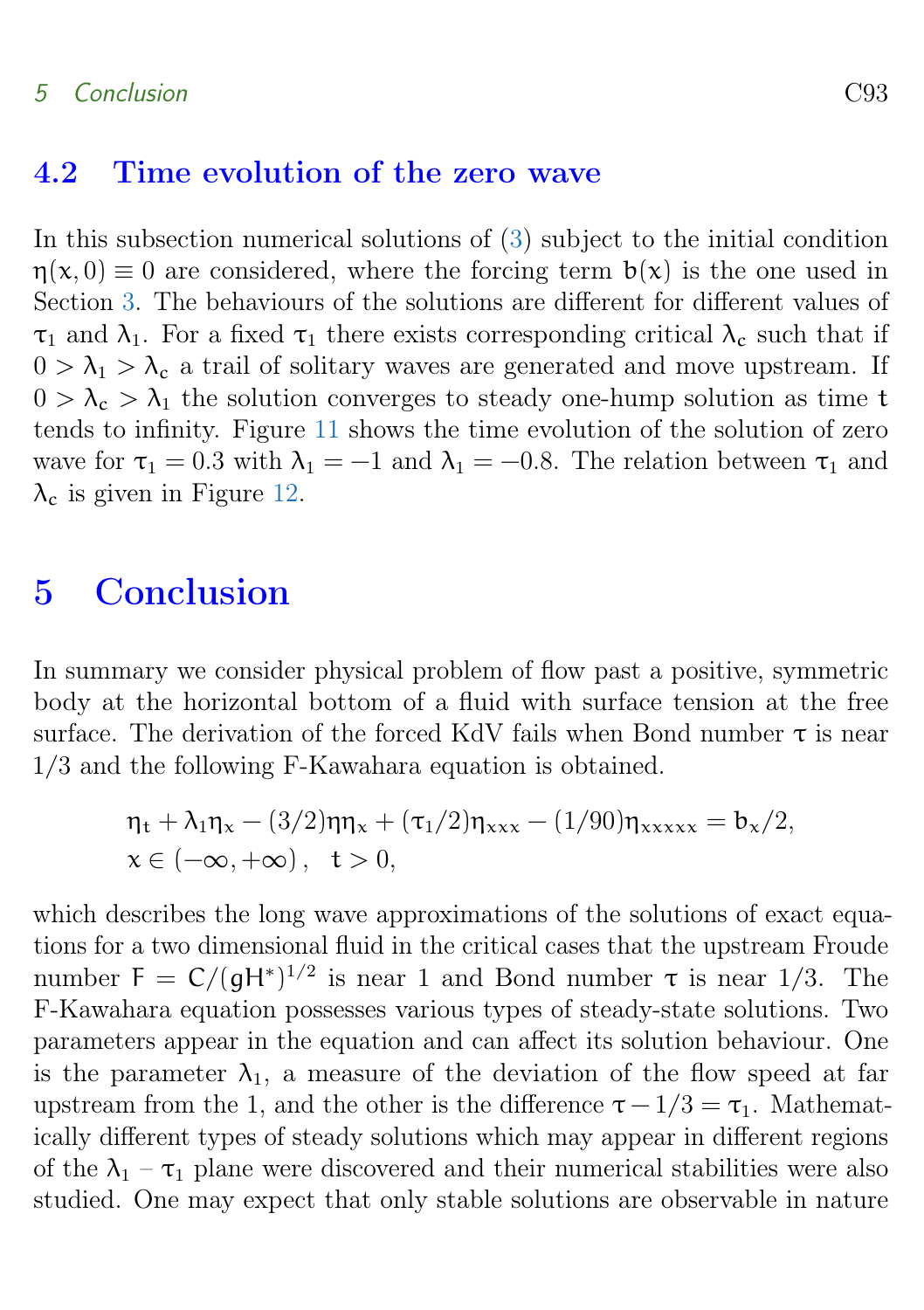and the unstable solutions are much harder to observe. This investigation may help us understand the flow patterns under parameter change in a fluid with obstructions at boundaries.

## **References**

- <span id="page-17-2"></span>[1] B. Buffoni. Infinitely many large amplitude homoclinic orbits for a class of autonomous hamiltonian systems. J. Differential Equations (121):109–120, 1995. doi[:10.1006/jdeq.1995.1123](https://doi.org/10.1006/jdeq.1995.1123) [C78,](#page-1-2) [C79](#page-2-1)
- <span id="page-17-3"></span>[2] B. Buffoni and J. F. Toland. Global existence of homoclinic and periodic orbits for a class of autonomous hamiltonian systems. J. Differential Equations, (118):104–120, 1995. doi[:10.1006/jdeq.1995.1068](https://doi.org/10.1006/jdeq.1995.1068) [C78,](#page-1-2) [C79](#page-2-1)
- <span id="page-17-4"></span>[3] A. V. Buryak and A. R. Champneys. On the stability of solitary wave solutions of the fifth-order kdv equation. Phys. Lett. A, (233):58–62, 1997. doi[:10.1016/S0375-9601\(97\)00453-2](https://doi.org/10.1016/S0375-9601(97)00453-2) [C78,](#page-1-2) [C79](#page-2-1)
- <span id="page-17-5"></span>[4] A. R. Champneys and J. F. Toland. Bifurcation of a plethora of multi-modal homoclinic orbits for autonomous hamiltonian systems. Nonlinearity, (6):665–721, 1993. [C78,](#page-1-2) [C79,](#page-2-1) [C82,](#page-5-2) [C83](#page-6-0)
- <span id="page-17-0"></span>[5] J. W. Choi, S. M. Sun, and M. C. Shen. Steady capillary-gravity waves on the interface of two-layer fluid over an obstruction-forced modified k-dv equation. J. Eng. Math., (28):193–210, 1994. doi[:10.1007/BF00058436](https://doi.org/10.1007/BF00058436) [C78](#page-1-2)
- <span id="page-17-6"></span>[6] J. W. Choi, S. M. Sun, and S. I. Whang. Steady surface waves on water over a bump with critical surface tension. accepted. [C79,](#page-2-1) [C81,](#page-4-0) [C82,](#page-5-2) [C88](#page-11-2)
- <span id="page-17-1"></span>[7] J. W. Choi, S. M. Sun, and S. I. Whang. Supercritical surface gravity waves generated by a positive forcing. European J. Mech. B/Fluids, (27):750–770, 2008. doi[:10.1016/j.euromechflu.2008.01.006](https://doi.org/10.1016/j.euromechflu.2008.01.006) [C78](#page-1-2)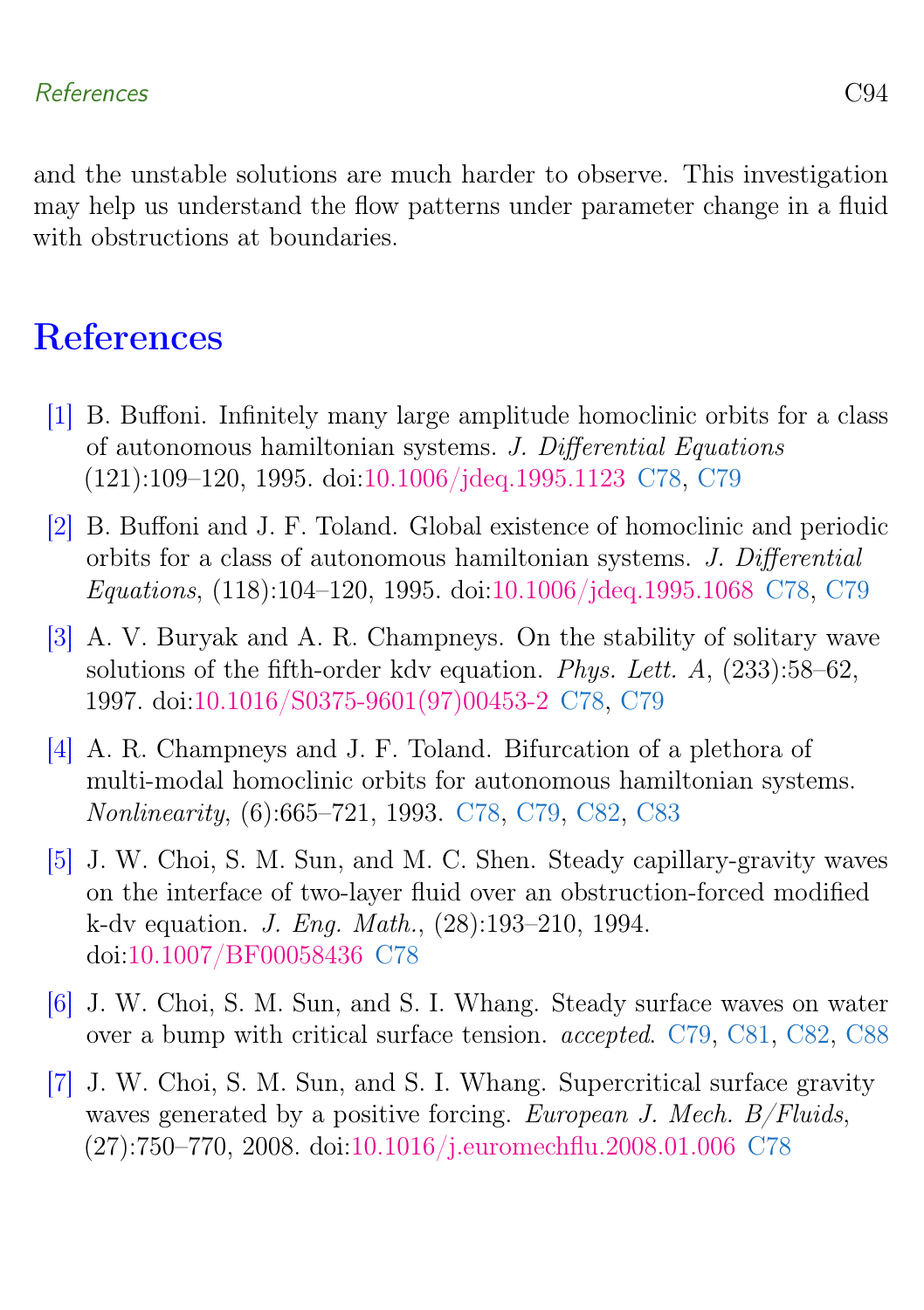#### References C95

- <span id="page-18-1"></span>[8] L. K. Forbes. Critical free surface flow over a semi-circular obstruction. J. Eng. Math., (22):3–13, 1988. doi[:10.1007/BF00044362](https://doi.org/10.1007/BF00044362) [C78](#page-1-2)
- <span id="page-18-6"></span>[9] J. Hunter and J. Scheurle. Existence of perturbed solitary wave solutions to a model equation for water waves. Phys. D, (32):253–268, 1988. doi[:10.1016/0167-2789\(88\)90054-1](https://doi.org/10.1016/0167-2789(88)90054-1) [C78,](#page-1-2) [C79](#page-2-1)
- <span id="page-18-5"></span>[10] J.K Hunter and J.M. Vanden-Broeck. Solitary and periodic gravity-capillary waves of finite amplitude. J. Fluid Mech., (134):205–219, 1983. doi[:10.1017/S0022112083003316](https://doi.org/10.1017/S0022112083003316) [C78](#page-1-2)
- <span id="page-18-2"></span>[11] T. Iguchi. A mathematical justification of the forced korteweg-de vries equation for capillary-gravity waves. Kyushu Journal of Mathematics, 60(2):267–303, 2006. doi[:10.2206/kyushujm.60.267](https://doi.org/10.2206/kyushujm.60.267) [C78](#page-1-2)
- <span id="page-18-3"></span>[12] J. W. Miles. Stationary, transcritical channel flows. J. Fluid Mech., (162):489–499, 1986. doi[:10.1017/S0022112086002136](https://doi.org/10.1017/S0022112086002136) [C78](#page-1-2)
- <span id="page-18-7"></span>[13] Y. Pomeau, A. Ramani, and B. Grammaticos. Structural stability of the korteweg-de vries solitons under a singular perturbation. Phys. D, (31):127–134, 1988. doi[:10.1016/0167-2789\(88\)90018-8](https://doi.org/10.1016/0167-2789(88)90018-8) [C78,](#page-1-2) [C79](#page-2-1)
- <span id="page-18-0"></span>[14] J. J. Stoker. Water Waves: The Mathematical Theory with Applications. Pure and Applied Mathematics, Interscience Publishers, Inc., New York, 4 edition, 1957. [C78,](#page-1-2) [C80](#page-3-0)
- <span id="page-18-8"></span>[15] S. M. Sun and M. C. Shen. Exponentially small estimate for a generalized solitary wave solution to the perturbed k-dv equation. Nonlinear Anal., (23):545–564, 1994. doi[:10.1016/0362-546X\(94\)90093-0](https://doi.org/10.1016/0362-546X(94)90093-0) [C78,](#page-1-2) [C79](#page-2-1)
- <span id="page-18-9"></span>[16] L. N. Trefethen. Spectral Methods in MATLAB. SIAM, Philadelphia, PA, 2003. [C89](#page-12-0)
- <span id="page-18-4"></span>[17] J. M. Vanden-Broeck. Free surface flow over a semi-circular obstruction in a channel. Phys. Fluids, (30):2315–2317, 1987. [C78](#page-1-2)